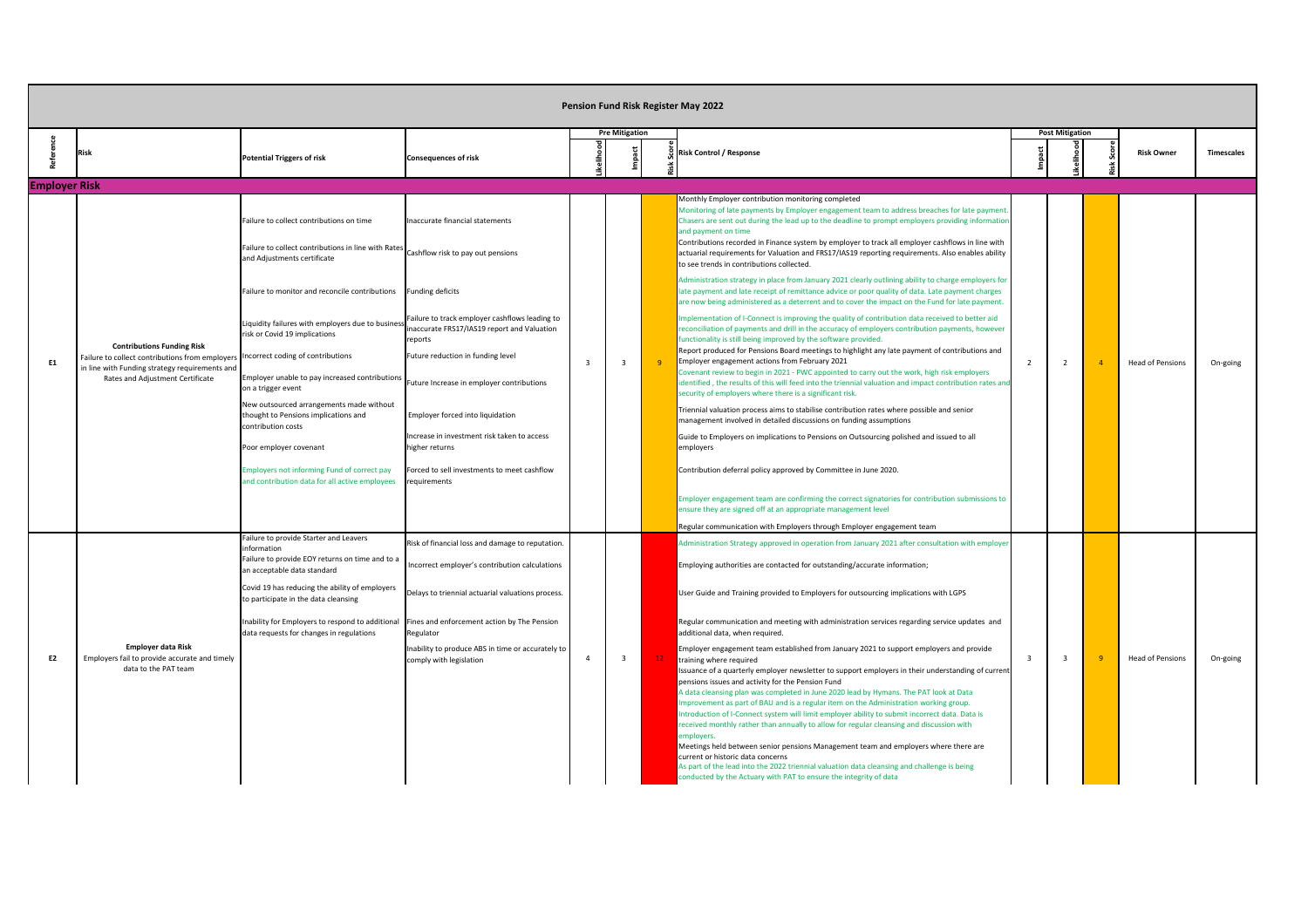|                       | <b>Pension Fund Risk Register May 2022</b>                                                                                 |                                                                                                                                                                                                                                                         |                                                                                                                                                                                                                                                                                                                                                                                                                     |  |                       |  |                                                                                                                                                                                                                                                                                                                                                                                                                                                                                                                                                                                                                                                                                                                                                                                                                                                                                                                                                                                                                                                                                                                                                                                                                                                                                                                                                                                                                                                                                                                                                                                                                                                                                                                                              |  |                        |                |                                           |                   |  |
|-----------------------|----------------------------------------------------------------------------------------------------------------------------|---------------------------------------------------------------------------------------------------------------------------------------------------------------------------------------------------------------------------------------------------------|---------------------------------------------------------------------------------------------------------------------------------------------------------------------------------------------------------------------------------------------------------------------------------------------------------------------------------------------------------------------------------------------------------------------|--|-----------------------|--|----------------------------------------------------------------------------------------------------------------------------------------------------------------------------------------------------------------------------------------------------------------------------------------------------------------------------------------------------------------------------------------------------------------------------------------------------------------------------------------------------------------------------------------------------------------------------------------------------------------------------------------------------------------------------------------------------------------------------------------------------------------------------------------------------------------------------------------------------------------------------------------------------------------------------------------------------------------------------------------------------------------------------------------------------------------------------------------------------------------------------------------------------------------------------------------------------------------------------------------------------------------------------------------------------------------------------------------------------------------------------------------------------------------------------------------------------------------------------------------------------------------------------------------------------------------------------------------------------------------------------------------------------------------------------------------------------------------------------------------------|--|------------------------|----------------|-------------------------------------------|-------------------|--|
|                       |                                                                                                                            |                                                                                                                                                                                                                                                         |                                                                                                                                                                                                                                                                                                                                                                                                                     |  |                       |  |                                                                                                                                                                                                                                                                                                                                                                                                                                                                                                                                                                                                                                                                                                                                                                                                                                                                                                                                                                                                                                                                                                                                                                                                                                                                                                                                                                                                                                                                                                                                                                                                                                                                                                                                              |  |                        |                |                                           |                   |  |
|                       |                                                                                                                            |                                                                                                                                                                                                                                                         |                                                                                                                                                                                                                                                                                                                                                                                                                     |  | <b>Pre Mitigation</b> |  |                                                                                                                                                                                                                                                                                                                                                                                                                                                                                                                                                                                                                                                                                                                                                                                                                                                                                                                                                                                                                                                                                                                                                                                                                                                                                                                                                                                                                                                                                                                                                                                                                                                                                                                                              |  | <b>Post Mitigation</b> |                |                                           |                   |  |
|                       | <b>Risk</b>                                                                                                                | <b>Potential Triggers of risk</b>                                                                                                                                                                                                                       | <b>Consequences of risk</b>                                                                                                                                                                                                                                                                                                                                                                                         |  |                       |  | <b>Risk Control / Response</b>                                                                                                                                                                                                                                                                                                                                                                                                                                                                                                                                                                                                                                                                                                                                                                                                                                                                                                                                                                                                                                                                                                                                                                                                                                                                                                                                                                                                                                                                                                                                                                                                                                                                                                               |  |                        |                | <b>Risk Owner</b>                         | <b>Timescales</b> |  |
|                       |                                                                                                                            | Complexity around agreeing contribution rate<br>Negotiations around provision of security                                                                                                                                                               | Inability to recover missed payments in event of<br>employer insolvency event<br>Pension and service benefits are not accrued<br>during the negotiation phase, and could result in<br>retirement or death in service to be delayed for<br>the period of the new employer                                                                                                                                            |  |                       |  | New templates being developed for pooling rate. Fixed rate template and Bond template in place.<br>These templates are shared with the employers early in the process to speed up the agreeing new<br>admission agreements<br>The fund will continue to consider moving to a template portal which will automatically populate<br>the variable data in the admission agreement ensuring no addition terms are changed and provides<br>assurance from external legal term that the agreement are comprehensive and enforceable.<br>However the functionality is not yet sufficient to make the processes easier for letting employers<br>and contractors.                                                                                                                                                                                                                                                                                                                                                                                                                                                                                                                                                                                                                                                                                                                                                                                                                                                                                                                                                                                                                                                                                     |  |                        |                |                                           |                   |  |
| E <sub>3</sub>        | Delay in employers agreeing Admission<br>Agreement                                                                         | Delays in negotiating terms and execution of<br>documentation                                                                                                                                                                                           |                                                                                                                                                                                                                                                                                                                                                                                                                     |  | $\overline{2}$        |  | Guide to outsourcing is publicly available and distributed to all employers with coverage in both<br>Employer forum in November 2020 and 2021. This guide directs employers of all the activities and<br>considerations they need to take on any outsourcing arrangement with TUPE staff implications.                                                                                                                                                                                                                                                                                                                                                                                                                                                                                                                                                                                                                                                                                                                                                                                                                                                                                                                                                                                                                                                                                                                                                                                                                                                                                                                                                                                                                                       |  | $\overline{2}$         |                | <b>Head of Pensions</b>                   | On-going          |  |
|                       |                                                                                                                            | Late notification of an outsourcing arrangement<br>Failure to understand the regulatory<br>responsibilities on tenderers of new LGPS<br>employers                                                                                                       |                                                                                                                                                                                                                                                                                                                                                                                                                     |  |                       |  | Officers meet at least monthly to review status and movement on each in progress admission and<br>an update is provided at team meetings monthly to ensure the admission is complete and effective<br>at all stages<br>A new data flow and process map has been written to ensure officers request and communicate all<br>the required information in a timely manner and on execution of the agreements data is required<br>in line with the Administration strategy.<br>Admissions in progress are reported quarterly to Board and Committee to ensure awareness of<br>status                                                                                                                                                                                                                                                                                                                                                                                                                                                                                                                                                                                                                                                                                                                                                                                                                                                                                                                                                                                                                                                                                                                                                              |  |                        |                |                                           |                   |  |
| <b>Administration</b> |                                                                                                                            |                                                                                                                                                                                                                                                         |                                                                                                                                                                                                                                                                                                                                                                                                                     |  |                       |  |                                                                                                                                                                                                                                                                                                                                                                                                                                                                                                                                                                                                                                                                                                                                                                                                                                                                                                                                                                                                                                                                                                                                                                                                                                                                                                                                                                                                                                                                                                                                                                                                                                                                                                                                              |  |                        |                |                                           |                   |  |
| A1                    | <b>Pensions service Delivery Risk</b><br>Inadequate delivery of Pensions Administration                                    | The Scheme is not administered correctly<br>resulting in the wrong benefits being paid or<br>benefits not being paid, including as a result of<br>poor data<br>Paying pension benefits incorrectly<br>Members not provided with required<br>information | Members of the pension scheme not serviced to<br>an adequate standards<br>Damaged reputation<br>Financial hardship to members<br>Employers dissatisfied with service being<br>provided resulting in formal complaint<br>Complaints which progress to the Pensions<br>Ombudsman<br><b>Financial loss</b><br>Statutory deadlines not met<br>Active members not aware of delay in employee<br>contributions being paid |  |                       |  | The PAT team is an inhouse provision since December 2020 and enables the management team to<br>have complete control over service delivery<br>Annual internal audit report on the administration of pensions including regular reporting and<br>monitoring of recommendations to ensure the service is acting in line with best practice. The Fund<br>has received reasonable assurance since bring inhouse.<br>Quarterly Reports to Pension Board and Committee on areas of work and KPIs<br>New service level KPI's now reportable within the Administration software.<br>Awareness of the Pension Regulator Guidance by all team members, with training provided at team<br>meetings or through provision of courses<br>Task workflow is managed by the Senior Pension Officers to all PAT staff and helpdesk add all tasks<br>to the workflow system, to ensure all all tasks completed as planned and to a high standard. All<br>tasks are peer reviewed<br>Checklists in place and all activity for members recorded on member records for other teams<br>members to access<br>All tasks are peer reviewed. Constant monitoring / checking by team managers and senior officers<br>for more junior staff members<br>In house risk logs, including for projects<br>SAP / Altair reconciliation monthly to ensure financial records complete and correct<br>Task management systems built into Altair to ensure activity is competed and monitored<br>Pension meetings held monthly to include S151, COO, IT and Business Admin to ensure other ESCC<br>services are working effectively to ensure the Pensions team can work effectively<br>Pensions Admin working group in place to discuss service delivery issues on a regular basis |  | $\overline{3}$         | $-6$           | <b>Head of Pensions</b><br>Administration | On-going          |  |
| A <sub>2</sub>        | <b>Risk resulting from Regulatory Change</b><br>Risk that new benefit structures can not be set<br>up correctly or in time | <b>GMP</b> reconciliation<br><b>GMP</b> rectification<br><b>GMP</b> equalisation<br>McCloud<br><b>Pensions Dashboard</b><br>Other changes to legislation or regulatory<br>guides                                                                        | Members of pensions scheme exposed to<br>financial loss<br>Inaccurate record keeping<br>Damaged reputation<br>Delays due to conflicting deadlines on heavy<br>workloads<br>Penalty applied due to non-compliance                                                                                                                                                                                                    |  |                       |  | Projects and/or working groups in place to deal with current regulatorily benefit changes<br>Attendance at networks and officer groups to stay on top of up coming changes in regulation<br>Reports to Pension Board and Committee to ensure knowledge is shared to decision makers<br>Oversight via Admin Working Group                                                                                                                                                                                                                                                                                                                                                                                                                                                                                                                                                                                                                                                                                                                                                                                                                                                                                                                                                                                                                                                                                                                                                                                                                                                                                                                                                                                                                     |  |                        | 6 <sup>6</sup> | <b>Head of Pensions</b><br>Administration | On-going          |  |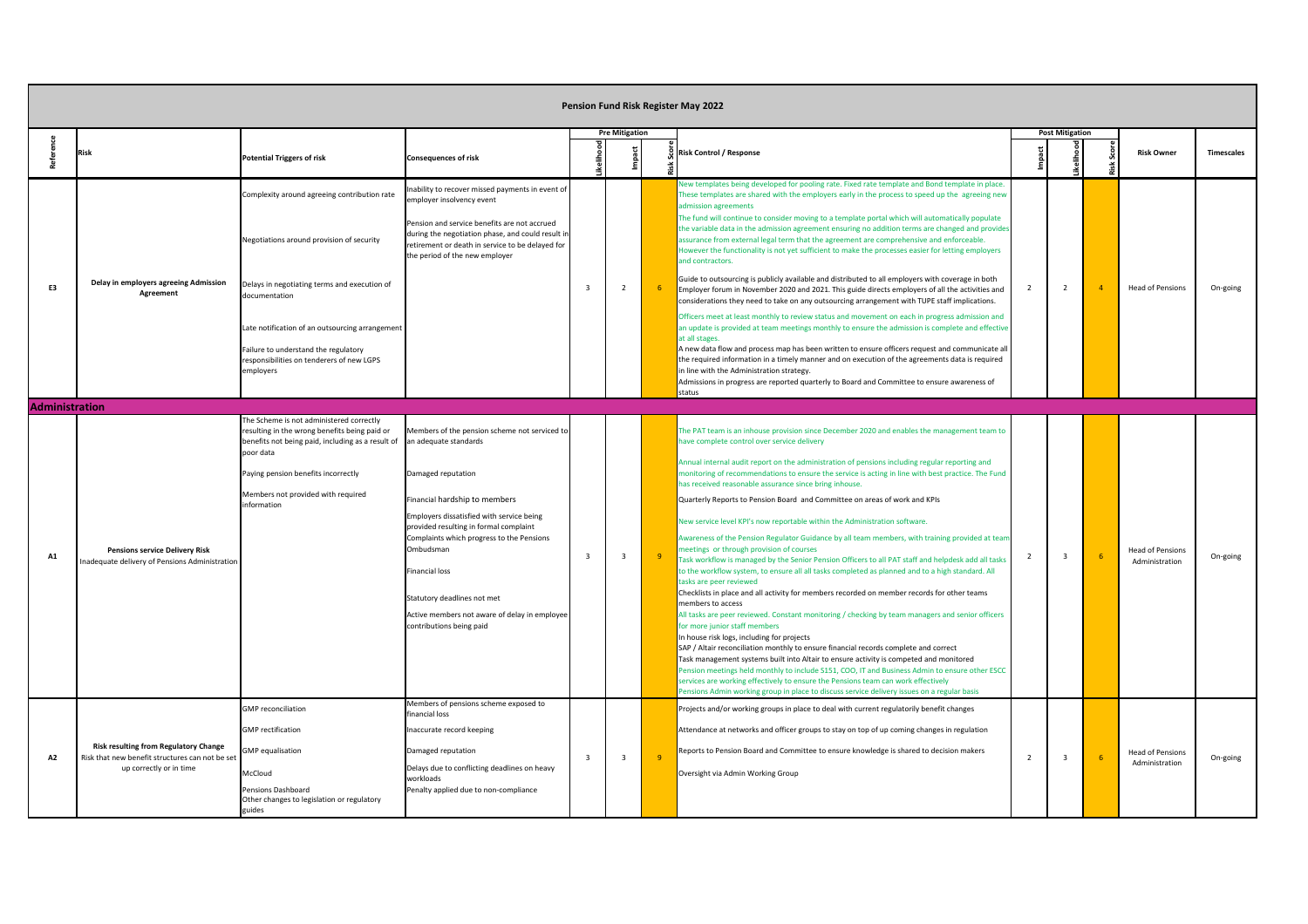|           | <b>Pension Fund Risk Register May 2022</b><br><b>Pre Mitigation</b><br><b>Post Mitigation</b>                                                  |                                                                                                                                                                                                                                                                                                     |                                                                                                                                                                                                 |  |                         |                 |                                                                                                                                                                                                                                                                                                                                                                                                                                                                                                                                                                                                                                                                                                                                                                |                         |                |                |                                           |                   |  |
|-----------|------------------------------------------------------------------------------------------------------------------------------------------------|-----------------------------------------------------------------------------------------------------------------------------------------------------------------------------------------------------------------------------------------------------------------------------------------------------|-------------------------------------------------------------------------------------------------------------------------------------------------------------------------------------------------|--|-------------------------|-----------------|----------------------------------------------------------------------------------------------------------------------------------------------------------------------------------------------------------------------------------------------------------------------------------------------------------------------------------------------------------------------------------------------------------------------------------------------------------------------------------------------------------------------------------------------------------------------------------------------------------------------------------------------------------------------------------------------------------------------------------------------------------------|-------------------------|----------------|----------------|-------------------------------------------|-------------------|--|
|           |                                                                                                                                                |                                                                                                                                                                                                                                                                                                     |                                                                                                                                                                                                 |  |                         |                 |                                                                                                                                                                                                                                                                                                                                                                                                                                                                                                                                                                                                                                                                                                                                                                |                         |                |                |                                           |                   |  |
|           | <b>Risk</b>                                                                                                                                    | <b>Potential Triggers of risk</b>                                                                                                                                                                                                                                                                   | <b>Consequences of risk</b>                                                                                                                                                                     |  |                         |                 | <b>8 Risk Control / Response</b>                                                                                                                                                                                                                                                                                                                                                                                                                                                                                                                                                                                                                                                                                                                               |                         |                |                | <b>Risk Owner</b>                         | <b>Timescales</b> |  |
| A3        | <b>Production of Statutory member returns</b>                                                                                                  | Inability to produce all ABS by the statutory<br>deadline<br>Inability to produce Annual Allowance<br>statements by the statutory deadlines<br>Provision of incorrect statements to members<br>Failure to complete event reports in time for<br><b>HMRC</b>                                         | Reputational risk and complaints<br>Fines and enforcement action by The Pension<br>Regulator<br>Interest charges or fines from HMRC for<br>inaccurate AA statements<br><b>Breaches occurred</b> |  | -3                      | 12 <sup>2</sup> | Regular contact with employers to get data.<br>Clear project plan with early communications and planning with milestones to ensure Statements<br>created in time to allow time for distribution to staff.<br>Roll out of I-Connect for employer roll out as monthly interfaces system, to ease year end<br>requirements and correct errors through out the year. Currently many leavers are not being<br>notified until year-end.<br>Structure of Pensions team to include an Employer Engagement team to support Pensions<br>Administration with end of year returns liaising and supporting employers through the process<br>Breaches policy in place and Breach reporting to Committee and Board quarterly to raise and<br>consider breach reporting levels | $\overline{\mathbf{3}}$ | $2^{\circ}$    | $-6$           | <b>Head of Pensions</b><br>Administration | On-going          |  |
| <b>A4</b> | <b>Risk on Dissolution of Business Operations</b><br>from Orbis to ESCC<br>Recommendation this risk is withdrawn from<br><b>Risk Register</b>  | Risk that support unavailable to procure services provider cannot be obtained in timely manner<br>Risk that existing procurement exercises are<br>delayed during handover<br>Risk of delay to recruitment during handover<br>period<br>Lack of access to Pensioner payroll services and<br>helpdesk | Essential support from third party service<br>Unable to employ and onboard new staff,<br>delaying efforts to reach full FTE<br>Unable to pay benefits as they fall due                          |  | -3                      | ം               | Engaging through Financial Management Team to monitor developments in this space, allowing<br>opportunity to adapt tasking as needed<br>Minimise new procurement projects until after disaggregation<br>Agreements in place with SCC for provision of helpdesk and payroll services separate to Orbis                                                                                                                                                                                                                                                                                                                                                                                                                                                          |                         | $\overline{3}$ | $6^{\circ}$    | <b>Head of Pensions</b>                   | Ongoing           |  |
| <b>A5</b> | Failure to comply with CETV anti scam checks<br>Major Incident preventing staff access to office Major weather, technological or illness event | Lack of clear process<br>Process not followed                                                                                                                                                                                                                                                       | Reputational damage<br>TPR intervention and penalties<br>Loss to Fund due to requirement to pay<br>compensation<br>Staff unable to access post/documents                                        |  | $\overline{2}$          | $-6$            | Process in place for making checks required by law and/or recommended by TPR. Appropriate<br>training to be identified and offered to staff to build understanding of risk and appropriate<br>mitigations.<br>Process mapping process has taken place to ensure transfers are fully documented with clear<br>guidance to staff in carrying out this activity<br>Member informed of "red flags" identified<br>Scorpion campaign material provided to members seeking a CETV<br>Quality assurance checks ensure appropriate checks carried out<br>Administrative team equipped with laptops and can work virtually                                                                                                                                               |                         | 2              | $\overline{2}$ | <b>Head of Pensions</b><br>Administration | on-going          |  |
| <b>A6</b> | Recommendation this risk is withdrawn from<br><b>Risk Register</b>                                                                             |                                                                                                                                                                                                                                                                                                     | Staff unable to issue payment instructions to<br>bank                                                                                                                                           |  | -2                      |                 | Officer's able to instruct payment be made to pensioner members                                                                                                                                                                                                                                                                                                                                                                                                                                                                                                                                                                                                                                                                                                |                         | $\overline{2}$ |                | <b>Head of Pensions</b>                   | on-going          |  |
| <b>A7</b> | <b>MBOS Project</b>                                                                                                                            | Transfer to new reporting system leads to<br>unexpected errors and incorrect data being<br>provided<br>Set up of new system restricts accounts<br>reporting for statement of accounts production,<br>budget monitoring or other data requirements Publication of accounts late                      | Member records updated incorrectly<br>Accounts qualified<br>Inability to Pay suppliers<br>Inability to effectively monitor spend                                                                |  | $\overline{\mathbf{3}}$ |                 | Officers are part of the project roll out and involved in testing. Needs of the Pension Fund are<br>therefore being taken into account<br>Officers produced process mapping for all functions within the existing finance system<br>A specific stream of planning has been identified in the project for the interface with Altair<br>S151 officer on the programme board                                                                                                                                                                                                                                                                                                                                                                                      |                         | $\overline{3}$ | ್ತ             | <b>Head of Pensions</b>                   | on-going          |  |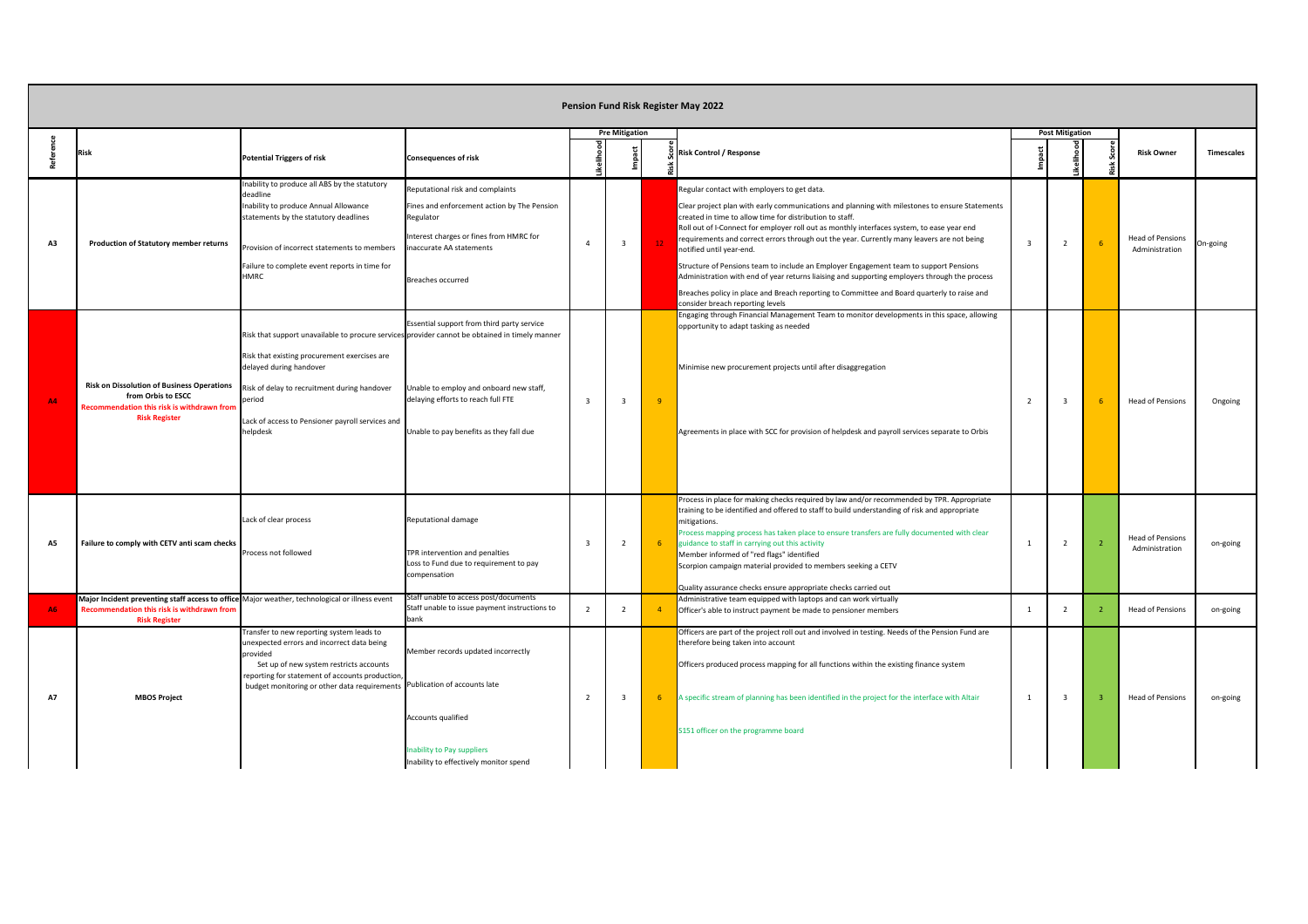|                | <b>Pension Fund Risk Register May 2022</b><br><b>Pre Mitigation</b><br><b>Post Mitigation</b>                                                                                            |                                                                                                                            |                                                                                                                                                                                |                |                         |                 |                                                                                                                                                         |                |                |                |                                           |                   |  |
|----------------|------------------------------------------------------------------------------------------------------------------------------------------------------------------------------------------|----------------------------------------------------------------------------------------------------------------------------|--------------------------------------------------------------------------------------------------------------------------------------------------------------------------------|----------------|-------------------------|-----------------|---------------------------------------------------------------------------------------------------------------------------------------------------------|----------------|----------------|----------------|-------------------------------------------|-------------------|--|
|                | <b>Risk</b>                                                                                                                                                                              | <b>Potential Triggers of risk</b>                                                                                          | <b>Consequences of risk</b>                                                                                                                                                    |                |                         |                 | <b>8 Risk Control / Response</b>                                                                                                                        |                |                |                | <b>Risk Owner</b>                         | <b>Timescales</b> |  |
| Governance     |                                                                                                                                                                                          |                                                                                                                            |                                                                                                                                                                                |                |                         |                 |                                                                                                                                                         |                |                |                |                                           |                   |  |
|                |                                                                                                                                                                                          | Poor management of staff                                                                                                   | Damaged reputation                                                                                                                                                             |                |                         |                 | Diversified staff / team                                                                                                                                |                |                |                |                                           |                   |  |
|                |                                                                                                                                                                                          | Failure to provide progression within the team<br>structure                                                                | Inability to deliver and failure to provide<br>efficient pensions administration service,<br>support to employers, accurate accounts or<br>effective management of investments |                |                         |                 | Attendance at pension officers user groups to network and exchange information                                                                          |                |                |                |                                           |                   |  |
|                | <b>Key Person risk</b>                                                                                                                                                                   | Poor absence management                                                                                                    | Disruption and inability to provide a high quality<br>pension service to members.<br>The risk of losing key staff could lead to a                                              |                |                         |                 | Procedural notes which includes new systems, section meetings / appraisals                                                                              |                |                |                | Head of Pensions /                        |                   |  |
| G1             | Risk of loss of key / senior staff resulting in lost Higher risk of sickness absence and reduced<br>knowledge and skills with in the Pensions Team working hours as a result of Covid-19 |                                                                                                                            | breakdown in internal processes and service<br>delivery, causing financial loss and potential risk<br>to reputation.                                                           |                | -4                      | 16 <sup>1</sup> | Succession planning within team structure, building from within the team                                                                                |                | $\overline{2}$ |                | <b>Head of Pensions</b><br>Administration | On-going          |  |
|                |                                                                                                                                                                                          | Failure to provide an supportive working                                                                                   |                                                                                                                                                                                |                |                         |                 | Robust business continuity processes in place around key business processes, including a disaster                                                       |                |                |                |                                           |                   |  |
|                |                                                                                                                                                                                          | environment<br>Failure to communicate with staff members in<br>relation to potential service changes                       |                                                                                                                                                                                |                |                         |                 | recovery plan.<br>Knowledge of all tasks shared by at least two team members within PAT and in addition can be<br>covered by senior staff in all areas. |                |                |                |                                           |                   |  |
|                |                                                                                                                                                                                          | Concentration of knowledge in a small number<br>of officers and risk of departure of key and<br>senior staff.              |                                                                                                                                                                                |                |                         |                 | Training requirements are set out in training strategy, job descriptions and reviewed annually with<br>team members through the appraisal process.      |                |                |                |                                           |                   |  |
|                |                                                                                                                                                                                          |                                                                                                                            |                                                                                                                                                                                |                |                         |                 | Training officer post within team structure since 2021<br>Training strategy in place and regularly reviewed with training log where required            |                |                |                |                                           |                   |  |
|                |                                                                                                                                                                                          | Several Committee members lose seats in an<br>election                                                                     | Committee/Board not quorate and unable to<br>fulfil role                                                                                                                       |                |                         |                 | Record kept of terms of Office                                                                                                                          |                |                |                |                                           |                   |  |
|                | Lack of decision making caused by loss of                                                                                                                                                | Members resign posts                                                                                                       | Inability of Pension Board to support Committee<br>due to loss of Knowledge and Understanding                                                                                  |                |                         |                 | Pension Board terms of Office staggered                                                                                                                 |                |                |                |                                           |                   |  |
| G2             | <b>Pension Committee/Pension Board member</b>                                                                                                                                            | Terms of multiple members expire at same time                                                                              | Clear instructions not given to officers                                                                                                                                       | $\overline{3}$ | $\overline{\mathbf{3}}$ | 9               | Deputy Chairs in place to cover chair absence                                                                                                           | $\overline{2}$ | $\overline{3}$ | 6 <sup>6</sup> | <b>Head of Pensions</b>                   | On-going          |  |
|                |                                                                                                                                                                                          |                                                                                                                            | Intervention by secretary of state                                                                                                                                             |                |                         |                 | Officers aware of election cycle's                                                                                                                      |                |                |                |                                           |                   |  |
|                |                                                                                                                                                                                          |                                                                                                                            | Action taken by TPR for failure meet basic<br>compliance standards                                                                                                             |                |                         |                 | Training plans in place for new members                                                                                                                 |                |                |                |                                           |                   |  |
|                |                                                                                                                                                                                          | Cyber attack on ESCC systems and firewalls                                                                                 | ESCC may incur financial penalties for data<br>breaches                                                                                                                        |                |                         |                 | ICT defence - in-depth approach                                                                                                                         |                |                |                |                                           |                   |  |
|                |                                                                                                                                                                                          | Cyber Security of member data - personal<br>employment and financial data<br>Attempt to infiltrate emails systems and data | Damaged reputation                                                                                                                                                             |                |                         |                 | Utilising firewalls, passwords and ICT control procedures including system access and account<br>deletion protocols                                     |                |                |                |                                           |                   |  |
|                |                                                                                                                                                                                          | exchanges<br>Cyber attach on third party systems where ESPF   Members of the pension scheme exposed to                     | Legal issues                                                                                                                                                                   |                |                         |                 | <b>Email and content scanners</b>                                                                                                                       |                |                |                |                                           |                   |  |
|                |                                                                                                                                                                                          | data is stored<br>Cyber attach on third party systems that ESPF                                                            | financial loss / identity theft<br>Members of the pension scheme data lost or                                                                                                  |                |                         |                 | Using anti-malware.                                                                                                                                     |                |                |                |                                           |                   |  |
|                | <b>Cyber Security</b>                                                                                                                                                                    | require to carry out service requirements and<br>investment functions                                                      | compromised                                                                                                                                                                    |                |                         |                 | ICT performs penetration and security tests on regular basis                                                                                            |                |                |                |                                           |                   |  |
| G <sub>3</sub> | Risk of Loss of data or systems breaches through Covid-19 Cybercrime Spike                                                                                                               |                                                                                                                            | Financial loss resulting from data manipulation                                                                                                                                |                | -4                      | 16              | Encryption used on all data transfers                                                                                                                   | $\overline{2}$ | $\overline{4}$ | 8 <sup>°</sup> | <b>Head of Pensions</b>                   | On-going          |  |
|                | cyber attacks                                                                                                                                                                            |                                                                                                                            | Inability to trade<br>Impact on funding levels                                                                                                                                 |                |                         |                 | Service level agreement with termination clause<br>Regular reports SAS 70/AAF0106                                                                       |                |                |                |                                           |                   |  |
|                |                                                                                                                                                                                          |                                                                                                                            | Inability to access key systems, or substantial<br>rebuilding of alternative systems                                                                                           |                |                         |                 | Industry leaders providing services to the fund with data protection and cyber defence systems                                                          |                |                |                |                                           |                   |  |
|                |                                                                                                                                                                                          |                                                                                                                            | Ransomware prevents access to key systems                                                                                                                                      |                |                         |                 | Risk assessment completed with all new contracts with data transfer and new associated systems<br>including penetration testing at outset               |                |                |                |                                           |                   |  |
|                |                                                                                                                                                                                          |                                                                                                                            |                                                                                                                                                                                |                |                         |                 | Pensions Team specific BCP to be developed                                                                                                              |                |                |                |                                           |                   |  |
|                |                                                                                                                                                                                          |                                                                                                                            |                                                                                                                                                                                |                |                         |                 | Engagement with ICT to understand and receive reports on monitoring for successful cyber attacks                                                        |                |                |                |                                           |                   |  |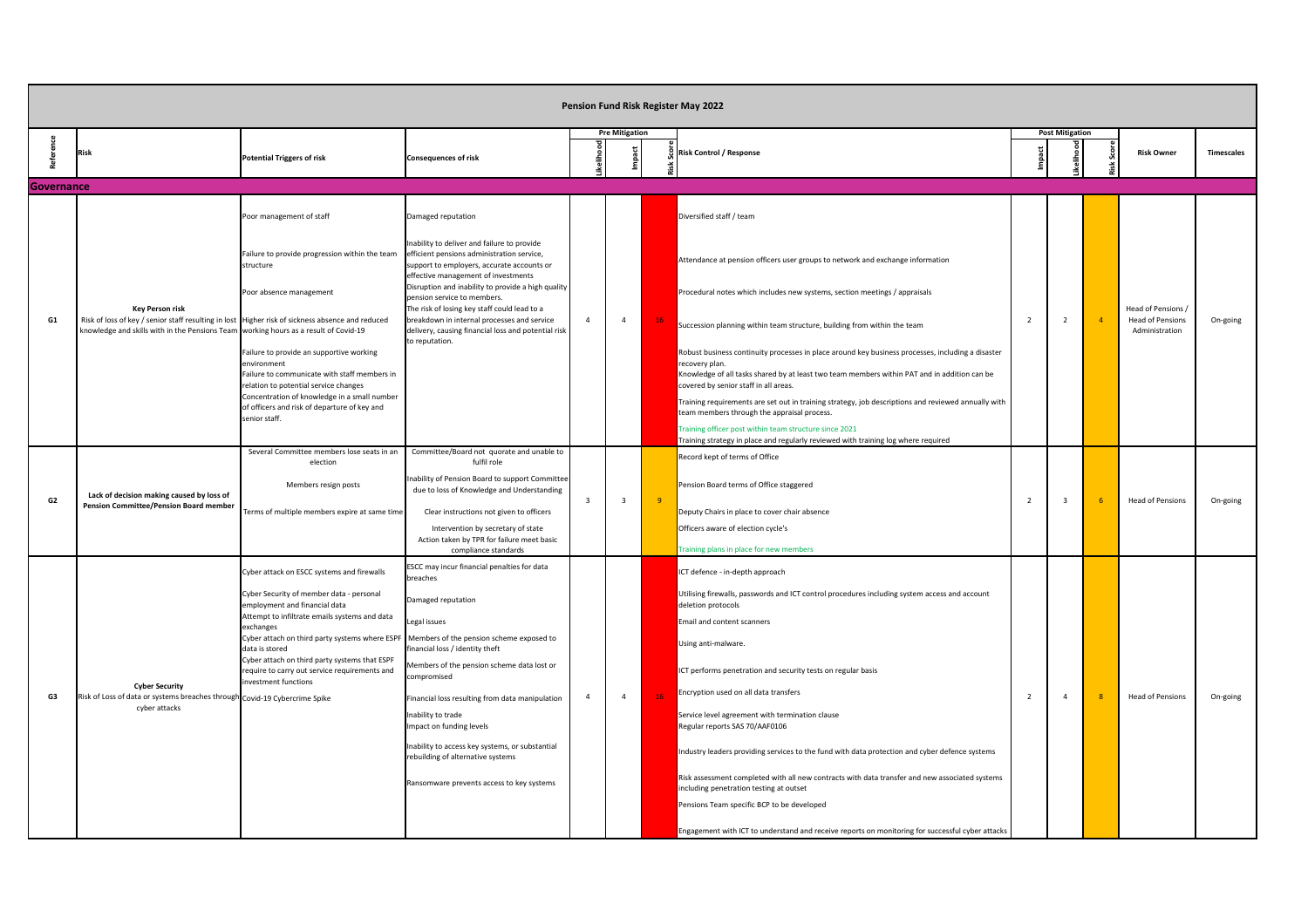|                 | <b>Pension Fund Risk Register May 2022</b>                                                                                                                                         |                                                                                                                                                                                                                                                                                                                                            |                                                                                                                                                                           |  |                         |                |                                                                                                                                                                                                                                                                                                                                                                                                                                                                                                                                                                                                                                                                                                                                                                                                                                                                                                                                                                                                                                                                                                                                                                                                                                                                |  |  |  |  |  |  |
|-----------------|------------------------------------------------------------------------------------------------------------------------------------------------------------------------------------|--------------------------------------------------------------------------------------------------------------------------------------------------------------------------------------------------------------------------------------------------------------------------------------------------------------------------------------------|---------------------------------------------------------------------------------------------------------------------------------------------------------------------------|--|-------------------------|----------------|----------------------------------------------------------------------------------------------------------------------------------------------------------------------------------------------------------------------------------------------------------------------------------------------------------------------------------------------------------------------------------------------------------------------------------------------------------------------------------------------------------------------------------------------------------------------------------------------------------------------------------------------------------------------------------------------------------------------------------------------------------------------------------------------------------------------------------------------------------------------------------------------------------------------------------------------------------------------------------------------------------------------------------------------------------------------------------------------------------------------------------------------------------------------------------------------------------------------------------------------------------------|--|--|--|--|--|--|
|                 |                                                                                                                                                                                    |                                                                                                                                                                                                                                                                                                                                            |                                                                                                                                                                           |  | <b>Pre Mitigation</b>   |                | <b>Post Mitigation</b>                                                                                                                                                                                                                                                                                                                                                                                                                                                                                                                                                                                                                                                                                                                                                                                                                                                                                                                                                                                                                                                                                                                                                                                                                                         |  |  |  |  |  |  |
|                 | <b>Risk</b>                                                                                                                                                                        | <b>Potential Triggers of risk</b>                                                                                                                                                                                                                                                                                                          | <b>Consequences of risk</b>                                                                                                                                               |  |                         |                | 8 Risk Control / Response<br><b>Risk Owner</b><br><b>Timescales</b>                                                                                                                                                                                                                                                                                                                                                                                                                                                                                                                                                                                                                                                                                                                                                                                                                                                                                                                                                                                                                                                                                                                                                                                            |  |  |  |  |  |  |
| G4              | Inadequate governance arrangements to<br>discharge powers & duties                                                                                                                 | Pensions Board & Committee members do not<br>have the knowledge & experience to carry out<br>their duties properly<br>In sufficient internal audit review of the fund<br>Lack of advisory services<br>Insufficiently qualified officers<br>Poor level of testing and challenge from external Intervention by secretary of state or Pension | Poor decision making<br><b>Breaches occurred</b><br>Areas of work not completed<br>Unreliable accounting or budgetary information<br>Regulator                            |  | $\overline{\mathbf{3}}$ | $-6$           | Training strategy in place which covers Pension Committee, Pensions Board and officers<br>100 days of internal audit commissioned for each calendar year with regular reporting from IA to<br>committee and board, including Governance and Compliance areas<br>External auditor provides audit plan at planning stage for each financial year and this is discussed<br>by Audit committee as well as Pension Committee and Board<br>nvestment regulations require proper advice, procurement processes in place to ensure quality<br><b>Head of Pensions</b><br>$\overline{3}$<br>- 3<br>On-going<br>within replacement advisers<br>Review carried out against TPR COP14 requirements to identify any governance gaps<br>Specialist legal advisers and governance advisers to provide clear and accurate advice to the Fund<br>on point of law or regulation<br>Publication of annual Governance and Compliance Statement explaining governance arrangements<br>and reviewed and approved by Board / Committee<br>Fraining coordinator appointed. This officer liaises with chair of Pension Board and Committee to                                                                                                                                           |  |  |  |  |  |  |
| G <sub>5</sub>  | <b>Failure to comply with General Data Protection</b><br><b>Regulations</b>                                                                                                        | auditors<br>Data breaches through failure to encrypt data<br>Poor security on systems<br>Unpublished privacy notice, policy and guidance Breaches by contractors and employers<br>Lack of knowledge on GDPR rules by staff<br>DPO not identified                                                                                           | Reputational damage<br>Fines and enforcement<br>Failure to report breaches within timescales and<br>through correct reporting methods                                     |  | $\overline{\mathbf{3}}$ | $\overline{9}$ | identify training needs<br>Contracts with external parties where there is a data role have clear terms and conditions as part of<br>the data processing agreements<br>Data Impact assessment is carried out on all new tenders where data is involved<br>DPO is in place via ESCC<br>Privacy notice is on the website - the privacy statements have been refreshed in August 2021 and<br>April 2022<br><b>Head of Pensions</b><br>On-going<br>Memorandum of Understanding in place with employers within the fund<br>All staff are required to complete an information governance course on joining the Council and this<br>s refreshed annually<br>Information governance Internal audit completed in Q4 2020/21 with a reasonable assurance level<br>and all recommendations have been completed as at September 2021<br>Pensions Manager for Governance and Compliance completed review on GDPR in Q4 2020/21<br>resulting in a newly designed webpage, new privacy notices and change to the retention period                                                                                                                                                                                                                                              |  |  |  |  |  |  |
|                 | <b>Investment/Funding</b>                                                                                                                                                          |                                                                                                                                                                                                                                                                                                                                            |                                                                                                                                                                           |  |                         |                |                                                                                                                                                                                                                                                                                                                                                                                                                                                                                                                                                                                                                                                                                                                                                                                                                                                                                                                                                                                                                                                                                                                                                                                                                                                                |  |  |  |  |  |  |
| $\overline{11}$ | Funding risk due to poor investment returns<br>Risk that investment strategy fails to result in<br>performance required to meet the needs of the<br>Funding strategy discount rate | Poor strategic asset allocation resulting in<br>insufficient protection against inflation risk of<br>liabilities<br>Performance consistently under benchmark<br>Inability to rebalance portfolio<br>Failure to take proper advice<br>Unrealistic discount rates in valuation<br>assumptions                                                | <b>Funding Gap</b><br>Damaged reputation<br>Increase in employer contribution<br>Inability to Pay Pensions<br>Forced to sell investments to meet cashflow<br>requirements |  | $\overline{\mathbf{3}}$ | - 9            | Strategy is supported by expert Investment consultants. Challenge to Consultants through<br>Independent Adviser.<br>Triennial valuation ensures funding position is known and contribution rates are stabilised<br>Quarterly Performance monitoring, investment manager monitoring from consultants and Link for<br>ACCESS sub funds. Officer have a rolling programme to meet and challenge investment managers<br>Annual Investment Strategy Review, with interim rebalancing<br>On-going<br><b>Head of Pensions</b><br>2<br>Quarterly Reporting to Pensions Committee, with decisions approved by committee, including Fund<br>Manager performance<br>Training strategy in place to ensure officers and committee members have sufficient knowledge<br>and skills to implement and change the investment strategy<br>Investment decisions are made in compliance with the ISS/FSS<br>All investment decisions made, based on proper advice<br>Diversified strategy to reduce correlation of manager volatility<br>Changes to investment strategy are discussed with the actuary to ensure anticipated implications<br>on funding aligned.<br>Revision of the Asset Liability Model to support a viable Strategic Asset Allocation for the new<br>valuation. |  |  |  |  |  |  |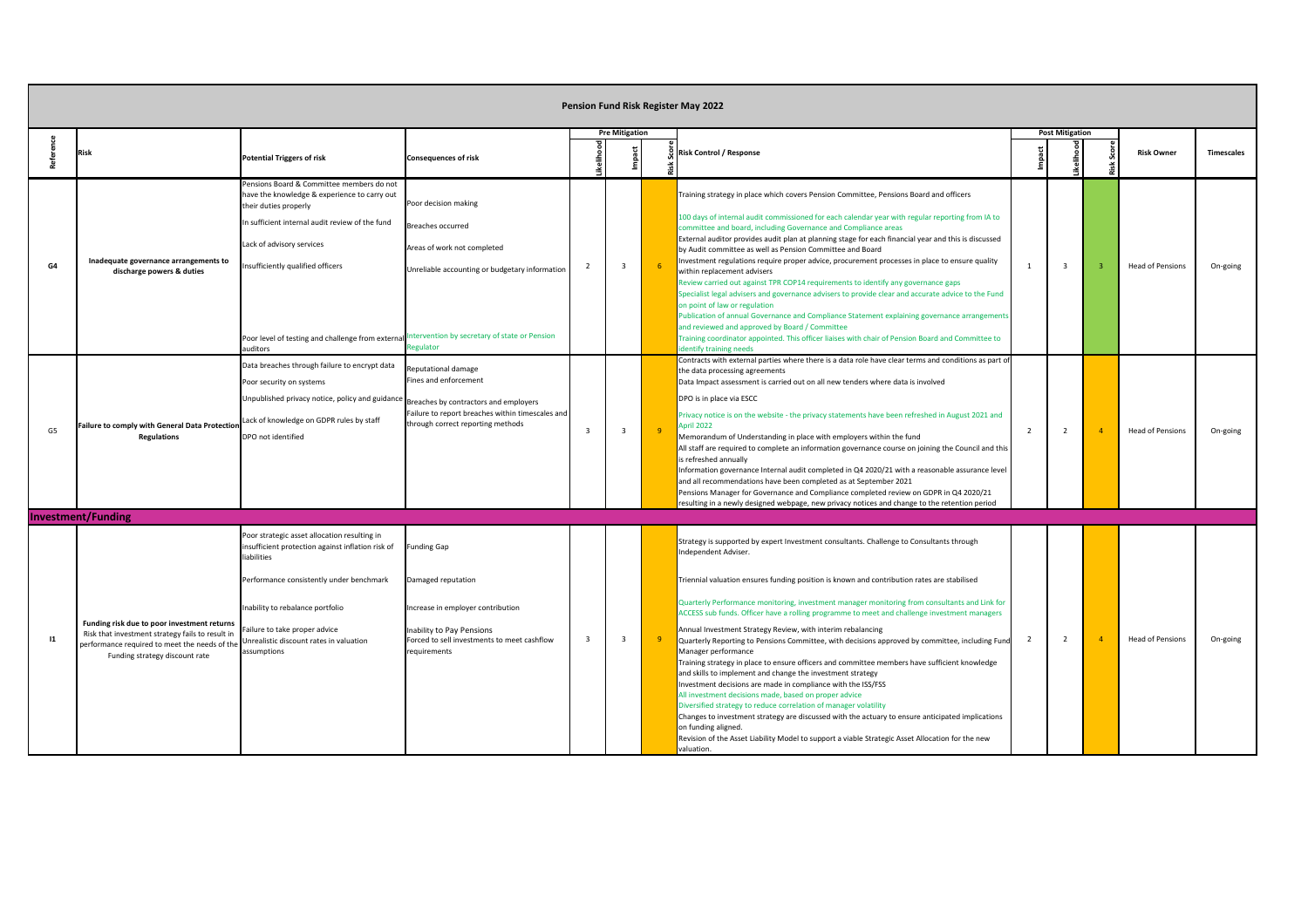|     | <b>Pension Fund Risk Register May 2022</b><br><b>Post Mitigation</b>                                                                       |                                                                                                                                                                                                                                                              |                                                                                                                              |  |                         |                |                                                                                                                                                                                                                                   |  |                |                |                         |                   |  |
|-----|--------------------------------------------------------------------------------------------------------------------------------------------|--------------------------------------------------------------------------------------------------------------------------------------------------------------------------------------------------------------------------------------------------------------|------------------------------------------------------------------------------------------------------------------------------|--|-------------------------|----------------|-----------------------------------------------------------------------------------------------------------------------------------------------------------------------------------------------------------------------------------|--|----------------|----------------|-------------------------|-------------------|--|
|     | <b>Risk</b>                                                                                                                                | <b>Potential Triggers of risk</b>                                                                                                                                                                                                                            | <b>Consequences of risk</b>                                                                                                  |  | <b>Pre Mitigation</b>   |                | <b>ၟ</b> Risk Control / Response                                                                                                                                                                                                  |  |                |                | <b>Risk Owner</b>       | <b>Timescales</b> |  |
|     |                                                                                                                                            | Financial loss, and/or failure to meet return<br>Inability to access certain investment vehicles<br>expectations.<br><b>Changes to International Trade</b><br>Changes to Banking legislation and MIFID II and Future Increase to employer contribution costs |                                                                                                                              |  |                         |                | Diversification of the Fund's investments across the world.                                                                                                                                                                       |  |                |                |                         |                   |  |
|     | The changing of Regulations and International                                                                                              | <b>Basel requirements</b>                                                                                                                                                                                                                                    | resulting from lower funding positions                                                                                       |  |                         |                | Regular monitoring of investment performance and reports on potentially problematic trends                                                                                                                                        |  |                |                |                         |                   |  |
|     | Trading relationships along with the trading<br>environment, impact on investments in affected Falls /instability in markets<br>businesses |                                                                                                                                                                                                                                                              | Changes to the regulatory and legislative<br>framework within which the Fund operates.                                       |  | $\overline{\mathbf{3}}$ | - 91           | Diversification of the Fund's investments across multiple asset classes                                                                                                                                                           |  | $\overline{2}$ |                | <b>Head of Pensions</b> | On-going          |  |
|     |                                                                                                                                            | <b>Currency fluctuations</b>                                                                                                                                                                                                                                 | Changes in employer funding positions causing<br>liquidity risk to employers                                                 |  |                         |                | Currency Hedging requirements considered within the investment strategy                                                                                                                                                           |  |                |                |                         |                   |  |
|     |                                                                                                                                            | Inability to realise certain assets                                                                                                                                                                                                                          | Unable to sell assets preventing realignment<br>with funding strategy or withdrawal from<br>underperforming fund/asset class |  |                         |                | Officers receive regular briefing material on regulatory changes and attend training seminars and<br>ensure any regulatory changes are implemented                                                                                |  |                |                |                         |                   |  |
|     |                                                                                                                                            | Increased taxation on certain assets                                                                                                                                                                                                                         |                                                                                                                              |  |                         |                |                                                                                                                                                                                                                                   |  |                |                |                         |                   |  |
|     |                                                                                                                                            | Failure to comply with CIPFA code of practice for Risk of the accounts being qualified by the<br>accounting for the pension fund                                                                                                                             | auditors.                                                                                                                    |  |                         |                | Pensions Officers are kept up to date with changes to legislative requirements via network<br>meetings, professional press, training and internal communication procedures.                                                       |  |                |                |                         |                   |  |
|     | <b>Regulatory risk</b>                                                                                                                     | Failure to provide employers with accurate<br>reporting for their financial statements                                                                                                                                                                       | Risk to employers of qualified accounts causing<br>reputational damage and potential costs                                   |  |                         |                | Pension Fund financial management and administration processes are maintained in accordance<br>with the CIPFA Code of Practice, International Financial Reporting Standards (IFRS), and the ESSC<br><b>Financial Regulations.</b> |  |                |                |                         |                   |  |
| -13 | Failure to comply with regulations, legislation<br>and guidance from an accounting and                                                     | Failure to comply with the LGPS investment regs                                                                                                                                                                                                              | Intervention by the secretary of state in<br>investment strategy                                                             |  | $\overline{3}$          | $\overline{9}$ | Regular reconciliations are carried out between in-house records and those maintained by the<br>custodian and investment managers.                                                                                                |  | $2^{\circ}$    | $\overline{2}$ | <b>Head of Pensions</b> | On-going          |  |
|     | investment perspective                                                                                                                     | Failure to Comply with statutory guidance from<br><b>MHCLG</b>                                                                                                                                                                                               | <b>Breaches occurred</b>                                                                                                     |  |                         |                | Internal Audits - carried out in line with the Pension Audit strategy.                                                                                                                                                            |  |                |                |                         |                   |  |
|     |                                                                                                                                            | Failure to comply with the Pensions Regulator<br>requirements                                                                                                                                                                                                |                                                                                                                              |  |                         |                | External Audit review the Pension Fund's accounts annually                                                                                                                                                                        |  |                |                |                         |                   |  |
|     |                                                                                                                                            |                                                                                                                                                                                                                                                              |                                                                                                                              |  |                         |                | Specialist legal advisers to provide clear and accurate advice to the Fund on point of law or<br>regulation                                                                                                                       |  |                |                |                         |                   |  |
|     |                                                                                                                                            |                                                                                                                                                                                                                                                              |                                                                                                                              |  |                         |                | Breaches policy in place to ensure breaches mapped and reported                                                                                                                                                                   |  |                |                |                         |                   |  |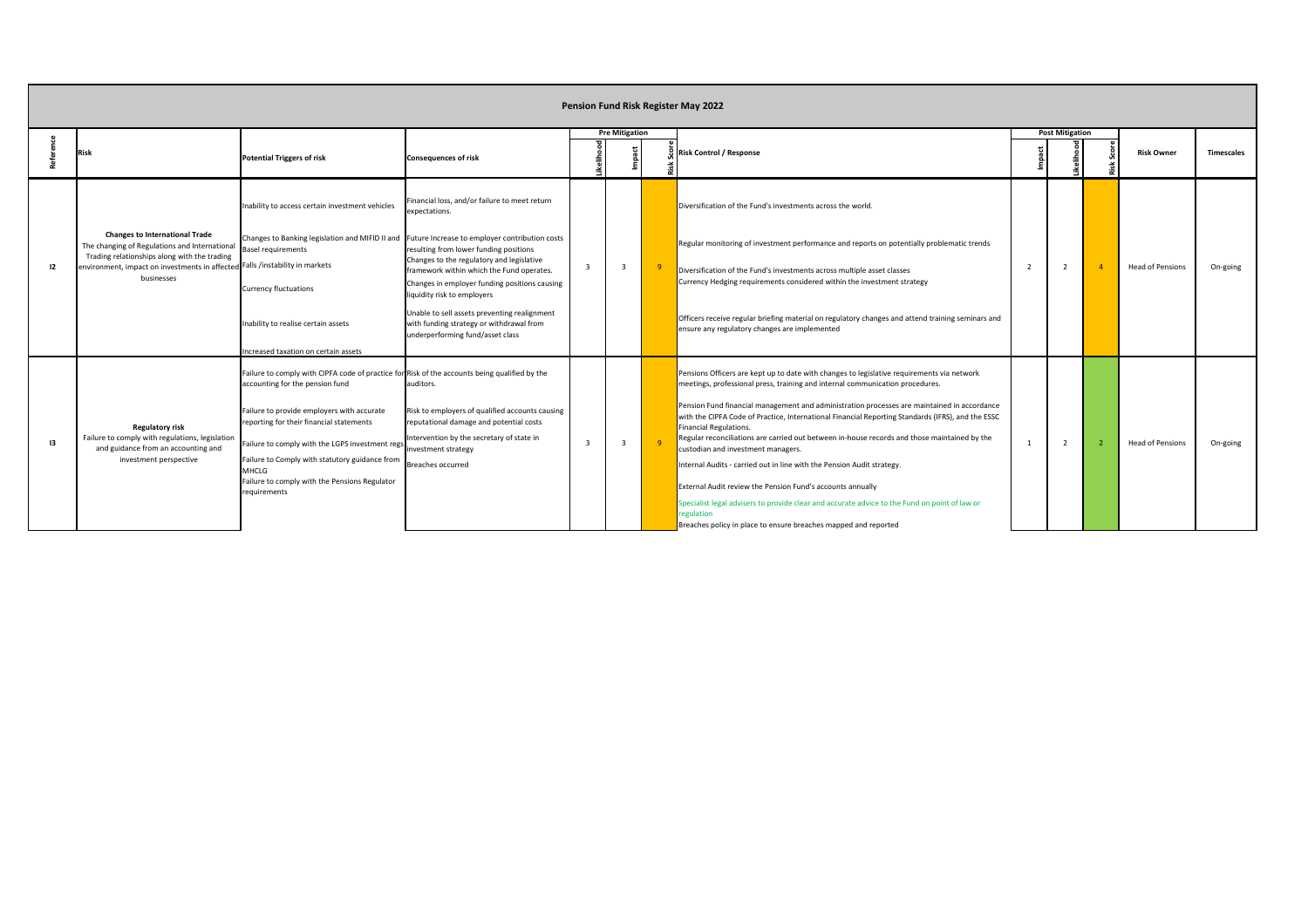## **Pension Fund Risk Register May 2022**

|    | <b>FURNISION FULLY NOT KEEPSTEL IVIDY LULL</b><br><b>Pre Mitigation</b><br><b>Post Mitigation</b> |                                                                                                                                                                                                                                                                                                                                                                                                                                                                                                                                                                                                                                                                                                             |                                                                                                                                                                                                                                                                                                                                                                                                                                                                                                                                                                                                                                                                                                                                                        |  |   |                 |                                                                                                                                                                                                                                                                                                                                                                                                                                                                                                                                                                                                                                                                                                                                                                                                                                                                                                                                                                                                                                                                                                                                                                                                                           |  |                |  |                         |                   |  |
|----|---------------------------------------------------------------------------------------------------|-------------------------------------------------------------------------------------------------------------------------------------------------------------------------------------------------------------------------------------------------------------------------------------------------------------------------------------------------------------------------------------------------------------------------------------------------------------------------------------------------------------------------------------------------------------------------------------------------------------------------------------------------------------------------------------------------------------|--------------------------------------------------------------------------------------------------------------------------------------------------------------------------------------------------------------------------------------------------------------------------------------------------------------------------------------------------------------------------------------------------------------------------------------------------------------------------------------------------------------------------------------------------------------------------------------------------------------------------------------------------------------------------------------------------------------------------------------------------------|--|---|-----------------|---------------------------------------------------------------------------------------------------------------------------------------------------------------------------------------------------------------------------------------------------------------------------------------------------------------------------------------------------------------------------------------------------------------------------------------------------------------------------------------------------------------------------------------------------------------------------------------------------------------------------------------------------------------------------------------------------------------------------------------------------------------------------------------------------------------------------------------------------------------------------------------------------------------------------------------------------------------------------------------------------------------------------------------------------------------------------------------------------------------------------------------------------------------------------------------------------------------------------|--|----------------|--|-------------------------|-------------------|--|
|    |                                                                                                   |                                                                                                                                                                                                                                                                                                                                                                                                                                                                                                                                                                                                                                                                                                             |                                                                                                                                                                                                                                                                                                                                                                                                                                                                                                                                                                                                                                                                                                                                                        |  |   |                 |                                                                                                                                                                                                                                                                                                                                                                                                                                                                                                                                                                                                                                                                                                                                                                                                                                                                                                                                                                                                                                                                                                                                                                                                                           |  |                |  |                         |                   |  |
|    | <b>Risk</b>                                                                                       | <b>Potential Triggers of risk</b>                                                                                                                                                                                                                                                                                                                                                                                                                                                                                                                                                                                                                                                                           | <b>Consequences of risk</b>                                                                                                                                                                                                                                                                                                                                                                                                                                                                                                                                                                                                                                                                                                                            |  |   |                 | 8 Risk Control / Response                                                                                                                                                                                                                                                                                                                                                                                                                                                                                                                                                                                                                                                                                                                                                                                                                                                                                                                                                                                                                                                                                                                                                                                                 |  |                |  | <b>Risk Owner</b>       | <b>Timescales</b> |  |
| 14 | Investment pooling risk                                                                           | Asset classes not available in line with the funds Increase in investment risk taken to access<br>investment strategy<br><b>Excessive asset transition costs</b><br>Poor governance of the ACCESS pool<br>Investment beliefs on ESG issues not shared<br>within the pool<br>Inability to report performance to the fund<br>Inability to manage the investment managers<br>and structure to deal with poor performance<br>Insufficient Capacity in sub funds<br>There is a risk that an investment may not<br>transition to the ACS if Link cannot resolve on-<br>going issues relating to the operating model for<br>the planned Feeder fund structure.<br>ACCESS pool unable to generate cost efficiencies | higher returns<br>Increased costs<br>Poor governance and reputational damage<br>There is a risk that an investment may not<br>transition to the ACS if Link cannot resolve on-<br>going issues relating to the operating model for<br>the planned Feeder fund structure.<br>Asset transition costs are greater than forecast.<br>Failure to control operational risks and<br>transaction costs during the transition process<br>Insufficient risk and return parameters to<br>comply with guidance on pooling and the<br>investment strategy<br>Intervention of the secretary of state in failing<br>to invest in line with the statutory guidance on<br>pooling<br>An increase in the set-up costs for implementing<br>new asset classes and managers |  | 3 | - 9             | ACCESS Support Unit team provide support to the pool<br>Operator contract provided by Link for assets held within the ACS<br>The ACCESS Contracts Manager will monitor Link's progress closely. If Link cannot resolve issues in<br>a reasonable timeframe then alternative options may be considered, e.g. Funds may continue to<br>hold the sub fund outside the ACS<br>KPI's introduced within revised operator agreements<br>Consultants involved in analysing the creation of sub-funds and transitioning of our current assets<br>into the pool, under a variety of scenarios.<br>Opportunities to transfer securities in 'specie'. Reducing cost on transition<br>Transition manager in place to preserving asset values, managing risk and project managing the<br>transition process to ensure that costs are monitored and controlled.<br>Due Diligence completed by legal advisers to ensure no hidden costs or governance issues not<br>known at time of decision to invest.<br>S151, chair of pension committee and monitoring officer representation on respective committees<br>and working groups to ensure ESPF involved in all decisions and concerns and questions can be<br>raised early in processes |  | $\overline{3}$ |  | <b>Head of Pensions</b> | On-going          |  |
|    |                                                                                                   | Mandation by government to pool more assets                                                                                                                                                                                                                                                                                                                                                                                                                                                                                                                                                                                                                                                                 | Conflict between strategy and to ability to<br>invest                                                                                                                                                                                                                                                                                                                                                                                                                                                                                                                                                                                                                                                                                                  |  |   |                 | Regular meetings between officers and ACCESS pool with officers on a number of working groups to<br>ensure involvement in decision making                                                                                                                                                                                                                                                                                                                                                                                                                                                                                                                                                                                                                                                                                                                                                                                                                                                                                                                                                                                                                                                                                 |  |                |  |                         |                   |  |
| 15 | Funding risk due to higher inflation<br>leading to increased liabilities and a funding gap        | Inflation rises faster than the actuarial<br>assumption as a result of Govt. response to<br>COVID-19<br>Bond yields return to much higher levels                                                                                                                                                                                                                                                                                                                                                                                                                                                                                                                                                            | Liabilities are higher than expected.<br>Bond-equity correlations rise, and equities also<br>fall in price<br>Fund's solvency level falls                                                                                                                                                                                                                                                                                                                                                                                                                                                                                                                                                                                                              |  |   | 12 <sup>7</sup> | nvestment strategy include weighting to index linked gilts, infrastructure and real estate which are<br>all inflation correlated to mitigate increases in liabilities from inflation.<br>Potential to further increase infrastructure weightings<br>Fund monitor portfolio sensitivity to inflation via expert investment consultants<br>Triennial Valuation assumptions include local knowledge of the Administering authority on<br>anticipated pay inflation.<br>Flexibility in the DGF mandates to react to the market and adapt the investment portfolio<br>Report received in Feb 22 on inflation possibilities with possible actions to take int eh medium<br>term. To be considered as part of the strategy review day.<br>Quarterly monitoring of funding position helps identify risk early                                                                                                                                                                                                                                                                                                                                                                                                                     |  |                |  | <b>Head of Pensions</b> | On-going          |  |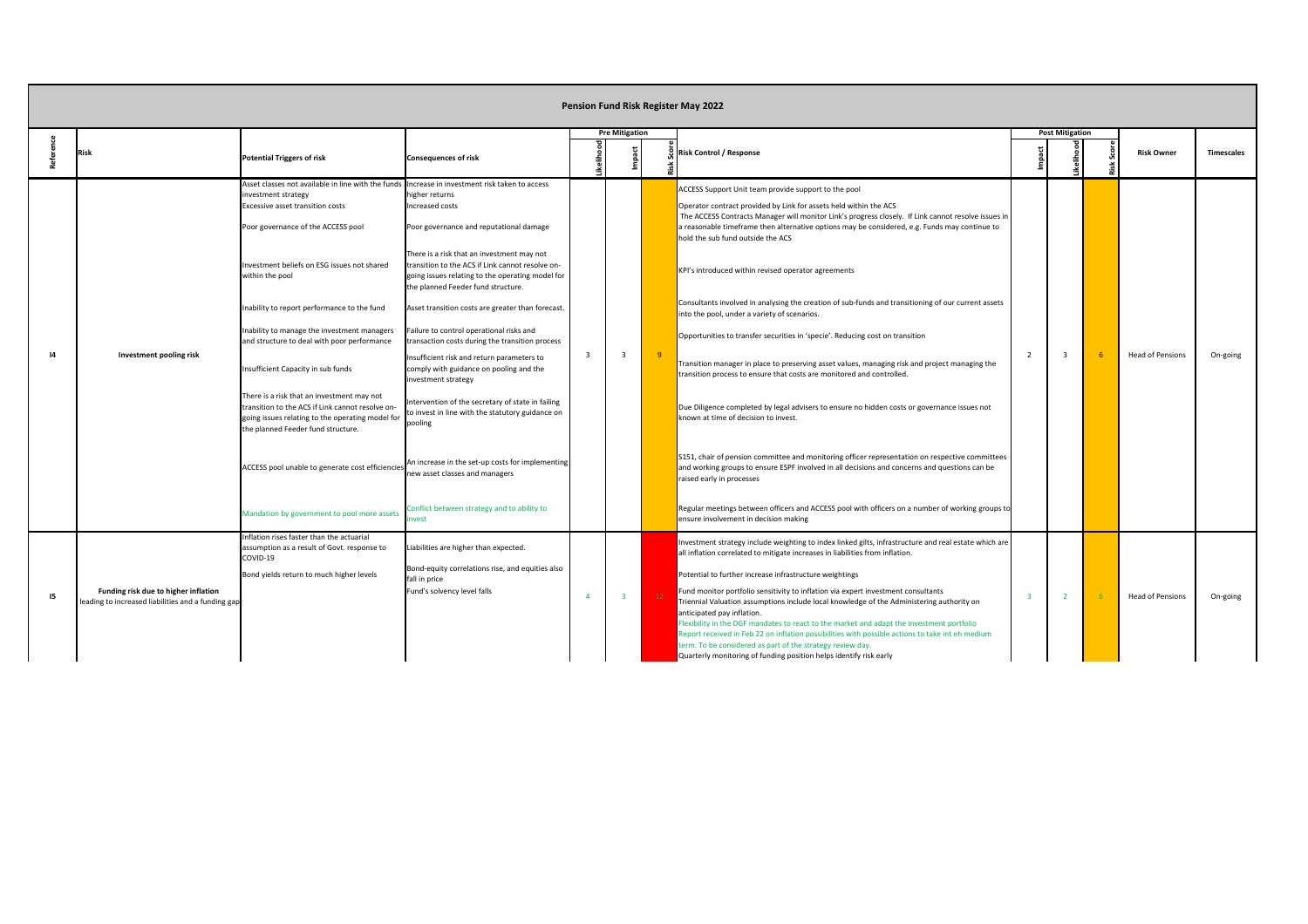## **Pension Fund Risk Register May 2022**

|    | $\sim$                                                                                                                         |                                                                                                                                                                                                                                                                                                                                                                                                                                                                                                                                                                                                                                                                                                              |                                                                                                                                                                                                                                                                                                                                                                                                                                                                                                                                                                                                   |                |                       |      |                                                                                                                                                                                                                                                                                                                                                                                                                                                                                                                                                                                                                                                                                                                                                                                                                                                                                                                                                                                                                                                                                                                                                                                                                                                                                                                                                                                                                                                       |  |                        |  |                         |                   |
|----|--------------------------------------------------------------------------------------------------------------------------------|--------------------------------------------------------------------------------------------------------------------------------------------------------------------------------------------------------------------------------------------------------------------------------------------------------------------------------------------------------------------------------------------------------------------------------------------------------------------------------------------------------------------------------------------------------------------------------------------------------------------------------------------------------------------------------------------------------------|---------------------------------------------------------------------------------------------------------------------------------------------------------------------------------------------------------------------------------------------------------------------------------------------------------------------------------------------------------------------------------------------------------------------------------------------------------------------------------------------------------------------------------------------------------------------------------------------------|----------------|-----------------------|------|-------------------------------------------------------------------------------------------------------------------------------------------------------------------------------------------------------------------------------------------------------------------------------------------------------------------------------------------------------------------------------------------------------------------------------------------------------------------------------------------------------------------------------------------------------------------------------------------------------------------------------------------------------------------------------------------------------------------------------------------------------------------------------------------------------------------------------------------------------------------------------------------------------------------------------------------------------------------------------------------------------------------------------------------------------------------------------------------------------------------------------------------------------------------------------------------------------------------------------------------------------------------------------------------------------------------------------------------------------------------------------------------------------------------------------------------------------|--|------------------------|--|-------------------------|-------------------|
|    |                                                                                                                                |                                                                                                                                                                                                                                                                                                                                                                                                                                                                                                                                                                                                                                                                                                              |                                                                                                                                                                                                                                                                                                                                                                                                                                                                                                                                                                                                   |                | <b>Pre Mitigation</b> |      |                                                                                                                                                                                                                                                                                                                                                                                                                                                                                                                                                                                                                                                                                                                                                                                                                                                                                                                                                                                                                                                                                                                                                                                                                                                                                                                                                                                                                                                       |  | <b>Post Mitigation</b> |  |                         |                   |
|    | <b>Risk</b>                                                                                                                    | <b>Potential Triggers of risk</b>                                                                                                                                                                                                                                                                                                                                                                                                                                                                                                                                                                                                                                                                            | <b>Consequences of risk</b>                                                                                                                                                                                                                                                                                                                                                                                                                                                                                                                                                                       |                |                       |      | 8 Risk Control / Response                                                                                                                                                                                                                                                                                                                                                                                                                                                                                                                                                                                                                                                                                                                                                                                                                                                                                                                                                                                                                                                                                                                                                                                                                                                                                                                                                                                                                             |  |                        |  | <b>Risk Owner</b>       | <b>Timescales</b> |
| 16 | <b>Environmental, Social and Governance risks</b><br>within Investment strategy and<br>implementations on investment decisions | Incorrect assumptions on current exposure, risk<br>profiles and scenarios analysis leading to poor<br>decision making<br>Risk to income yields by restricting the market<br>due to ESG concerns without considering the<br>bigger picture of the investment strategy to<br>compensate<br>Fund is slow to respond<br>Risk to wider social and economic risks by<br>focusing on a single issue<br>Poor transparency on underlying investment<br>manager investments decisions on behalf of the<br>fund<br>Failure of fund managers to explain or comply<br>against voting guidelines<br>Poor corporate Governance or corruption in<br>underlying investments<br>Risk of regulatory policy changes resulting in | Volatile investment returns<br>Loss of market value<br>Investment environment changes radically, and Reputational risk where EGS beliefs and strategy<br>are not aligned with expectation of members<br>Increased workload responding to questions and<br>challenges over ESG risks taking officer time<br>away from manging the fund effectively<br>Increase in investment risk taken due to<br>unassessed ESG issues<br>Weaker control leading to poorer governance<br>unconscious exposure to companies in violation<br>of UN policies, human rights violations, poor<br>governance structures | $\overline{3}$ | $\overline{2}$        | $-6$ | Statement of Responsible Investment Principles outline investment beliefs within ESG,<br>implementation of decisions and monitoring of EGS factors.<br>Investment Working Group and ESG working group consolidated into a single group to ensure ESG<br>is in the heart of all investment decisions<br>Trim unconscious exposure to companies with poor ESG rating through r removal of traditional<br>index funds ensuring active managers have a strong conviction in the underlying companies<br>including on ESG matters and less traditional passive indexes / smart beta funds have robust<br>screening processes in place to ensure ESG principles are taken into account<br>Tracking of the portfolio as underweight in fossil fuel exposure to benchmarks<br>Production of annual reports on the carbon footprint of the Fund and review of managers from EGS<br>perspective including transition pathway of underlying companies<br>2020 Stewardship code submission in process<br>Membership of collaborative groups to help drive policy change<br>Challenging managers on their holdings with regard ESG issues<br>Introduction of an ESG assessment for all managers reported in July 2021 including improvement<br>actions for each manager on ESG methodology, reporting or collaboration. This will be updated and<br>reported annually<br>Engaging via managers and investor groups including LAPFF with companies and driving them |  | $\overline{2}$         |  | <b>Head of Pensions</b> | On-going          |
|    |                                                                                                                                | fines to underlying investments                                                                                                                                                                                                                                                                                                                                                                                                                                                                                                                                                                                                                                                                              |                                                                                                                                                                                                                                                                                                                                                                                                                                                                                                                                                                                                   |                |                       |      | forward to comply with key ESG concerns using the greater voice by combined investment power                                                                                                                                                                                                                                                                                                                                                                                                                                                                                                                                                                                                                                                                                                                                                                                                                                                                                                                                                                                                                                                                                                                                                                                                                                                                                                                                                          |  |                        |  |                         |                   |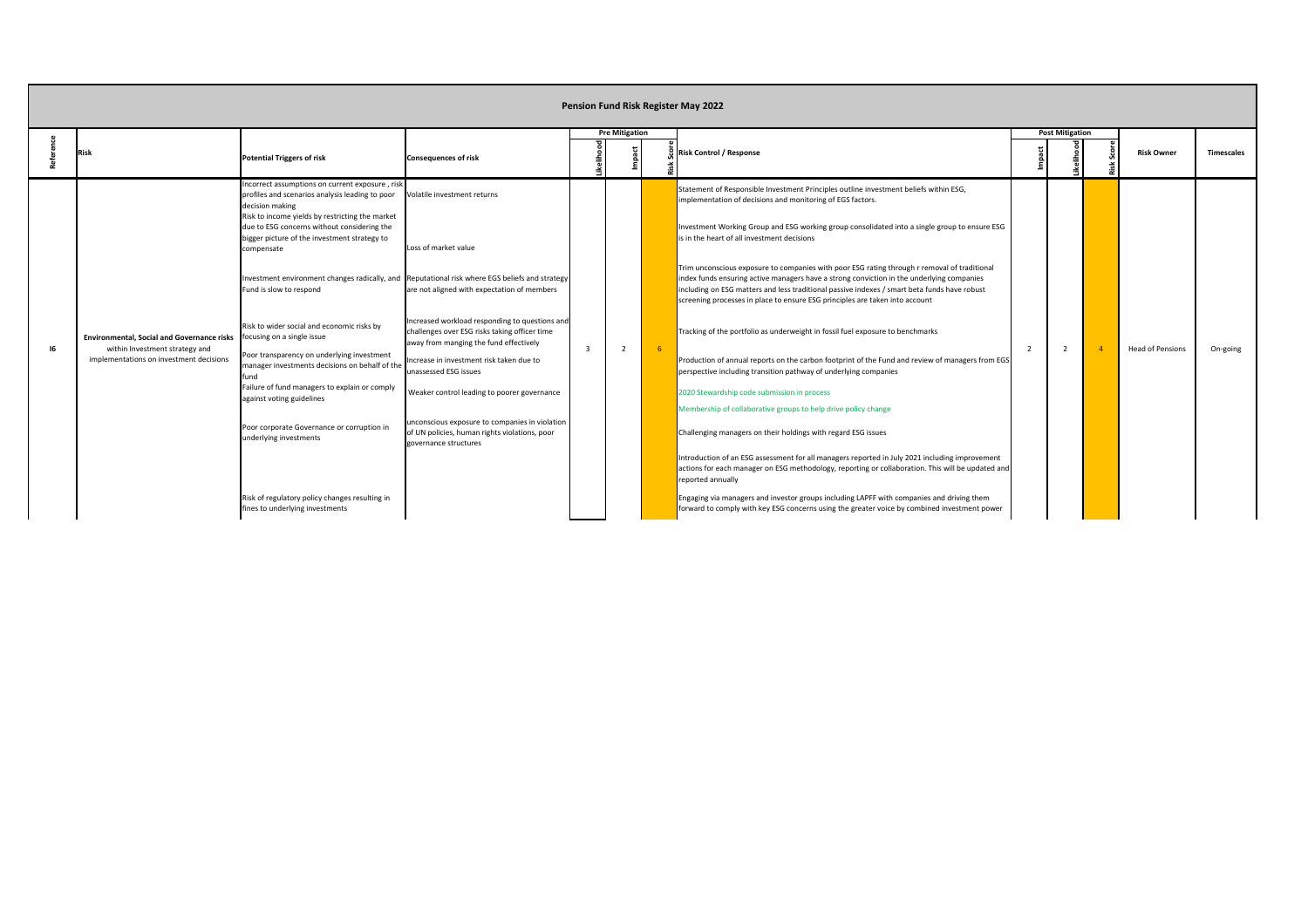|    | <b>Pension Fund Risk Register May 2022</b><br><b>Pre Mitigation</b><br><b>Post Mitigation</b> |                                                                                                                                                                                   |                                                                                                                                                                                                                |  |                |  |                 |                                                                                                                                                                                                                                                                                                                                                                                                                                                                                     |   |                |  |                         |                   |
|----|-----------------------------------------------------------------------------------------------|-----------------------------------------------------------------------------------------------------------------------------------------------------------------------------------|----------------------------------------------------------------------------------------------------------------------------------------------------------------------------------------------------------------|--|----------------|--|-----------------|-------------------------------------------------------------------------------------------------------------------------------------------------------------------------------------------------------------------------------------------------------------------------------------------------------------------------------------------------------------------------------------------------------------------------------------------------------------------------------------|---|----------------|--|-------------------------|-------------------|
|    |                                                                                               |                                                                                                                                                                                   |                                                                                                                                                                                                                |  |                |  |                 |                                                                                                                                                                                                                                                                                                                                                                                                                                                                                     |   |                |  |                         |                   |
|    | <b>Risk</b>                                                                                   | <b>Potential Triggers of risk</b>                                                                                                                                                 | <b>Consequences of risk</b>                                                                                                                                                                                    |  |                |  |                 | 8 Risk Control / Response                                                                                                                                                                                                                                                                                                                                                                                                                                                           |   |                |  | <b>Risk Owner</b>       | <b>Timescales</b> |
|    |                                                                                               | Uncertainty in energy transition impacts and<br>timing                                                                                                                            | Unconscious exposure to high carbon emitters                                                                                                                                                                   |  |                |  |                 | Statement of Responsible Investment Principles outline investment beliefs within ESG,<br>implementation of decisions and monitoring of EGS factors and has a strong focus on climate<br>change                                                                                                                                                                                                                                                                                      |   |                |  |                         |                   |
|    |                                                                                               | Risk of stranded assets where invested in fossil<br>fuel companies                                                                                                                | Reputation issues around how the Fund is<br>progressing the move to a decarbonised global<br>economy                                                                                                           |  |                |  |                 | Investment Working Group and ESG working group consolidated into a single group to ensure ESG<br>is in the heart of all investment decisions                                                                                                                                                                                                                                                                                                                                        |   |                |  |                         |                   |
|    |                                                                                               | Lack of reliable carbon measurement data for<br>investment pooled funds and or underlying<br>holdings of those pooled funds.                                                      | Volatile investment returns                                                                                                                                                                                    |  |                |  |                 | Restructuring of the equity portfolio to avoid high risk companies and exploit opportunities,<br>including decision to invest in impact fund in September 2020                                                                                                                                                                                                                                                                                                                      |   |                |  |                         |                   |
|    |                                                                                               | Risk of natural disasters on underlying<br>investments                                                                                                                            | Reputational risk where Climate risks, reporting,<br>mitigations and strategies are not aligned with<br>member views or poorly communicated                                                                    |  |                |  |                 | Trim unconscious exposure to companies with high Carbon emission, poor energy transition plans<br>and or fossil fuel companies, through agreed removal of traditional index funds                                                                                                                                                                                                                                                                                                   |   |                |  |                         |                   |
|    | Climate change - risk on assets and liabilities<br>associated with Climate Change             | Risk of changes in oil prices                                                                                                                                                     | Loss of income to the Fund from missed<br>opportunities in oil price rally to accommodate<br>the infrastructure to enable to the world to<br>comply with the energy transition                                 |  |                |  |                 | Member of Institutional Investors group on climate change                                                                                                                                                                                                                                                                                                                                                                                                                           |   |                |  |                         |                   |
|    |                                                                                               | Increased capital costs of underlying investment<br>companies to transition to greener energy<br>solutions or lower carbon emitting supply chain<br>models and production methods | Loss of market value                                                                                                                                                                                           |  |                |  |                 | The fund carry out annual carbon foot printing to better understand the carbon exposure and<br>energy transition plans within the portfolio                                                                                                                                                                                                                                                                                                                                         |   |                |  |                         |                   |
| 17 |                                                                                               | Fines or penalties incurred by underlying<br>holdings by company or sector                                                                                                        | Major ecological disaster in the UK could lead to<br>increased mortality quicker than anticipated<br>within the funding models impacting on cash<br>outflows and increased workloads for lump sum<br>payments. |  | $\overline{3}$ |  | 12 <sub>1</sub> | Signatory to UN PRI with first planned submission in 2022 and commitment to report TCFD's with a<br>first attempt in the Annual Report for 2020/21                                                                                                                                                                                                                                                                                                                                  | 2 | $\overline{2}$ |  | <b>Head of Pensions</b> | On-going          |
|    |                                                                                               | Increased global temperature and or erratic<br>climate events causing devastation to<br>underlying holdings                                                                       | Possible increase to ill health retirement cases<br>leading to a change in cash flows and possible<br>enhancements beyond those anticipated                                                                    |  |                |  |                 | The Fund has planned for climate scenario modelling which will help better understand this risk and<br>allow further consider approaches in tackling these risks.                                                                                                                                                                                                                                                                                                                   |   |                |  |                         |                   |
|    |                                                                                               | Social consequence on members welfare and<br>longevity within the fund                                                                                                            | Loss of investment returns / underperformance<br>from absence of Fossil fuel companies in equity<br>mandates in oil price raise                                                                                |  |                |  |                 | The Fund continue to have some occasional exposure to high carbon emitting or fossil fuel sector<br>companies from a tactical perspective to use its vote to help drive the sector forward through<br>engagement and voting using the power of a collective voice. A number of Fund managers are<br>Climate 100+ engagement partners leading on this work with top emitting companies, while all<br>managers are IIGCC members for collaborate weighting of AUM to influence action |   |                |  |                         |                   |
|    |                                                                                               | Breach of law in taking political action over<br>fiduciary duties                                                                                                                 |                                                                                                                                                                                                                |  |                |  |                 | Focus on Climate change through training to committee and officers                                                                                                                                                                                                                                                                                                                                                                                                                  |   |                |  |                         |                   |
|    |                                                                                               |                                                                                                                                                                                   |                                                                                                                                                                                                                |  |                |  |                 | Focus on Climate Change in decision making and strategy changes                                                                                                                                                                                                                                                                                                                                                                                                                     |   |                |  |                         |                   |
|    |                                                                                               |                                                                                                                                                                                   |                                                                                                                                                                                                                |  |                |  |                 | nvestment in climate impact Funds and solutions to climate change who will benefit from a 1.5<br>degree aligned world and organised or radio energy transition<br>Very small outstanding percentage exposure with fossil fuel companies that extract oil and gas or                                                                                                                                                                                                                 |   |                |  |                         |                   |
|    |                                                                                               |                                                                                                                                                                                   |                                                                                                                                                                                                                |  |                |  |                 | coal, which if the sector fall to zero value, the impact of the Fund would be negligible in market<br>movement perspectives.                                                                                                                                                                                                                                                                                                                                                        |   |                |  |                         |                   |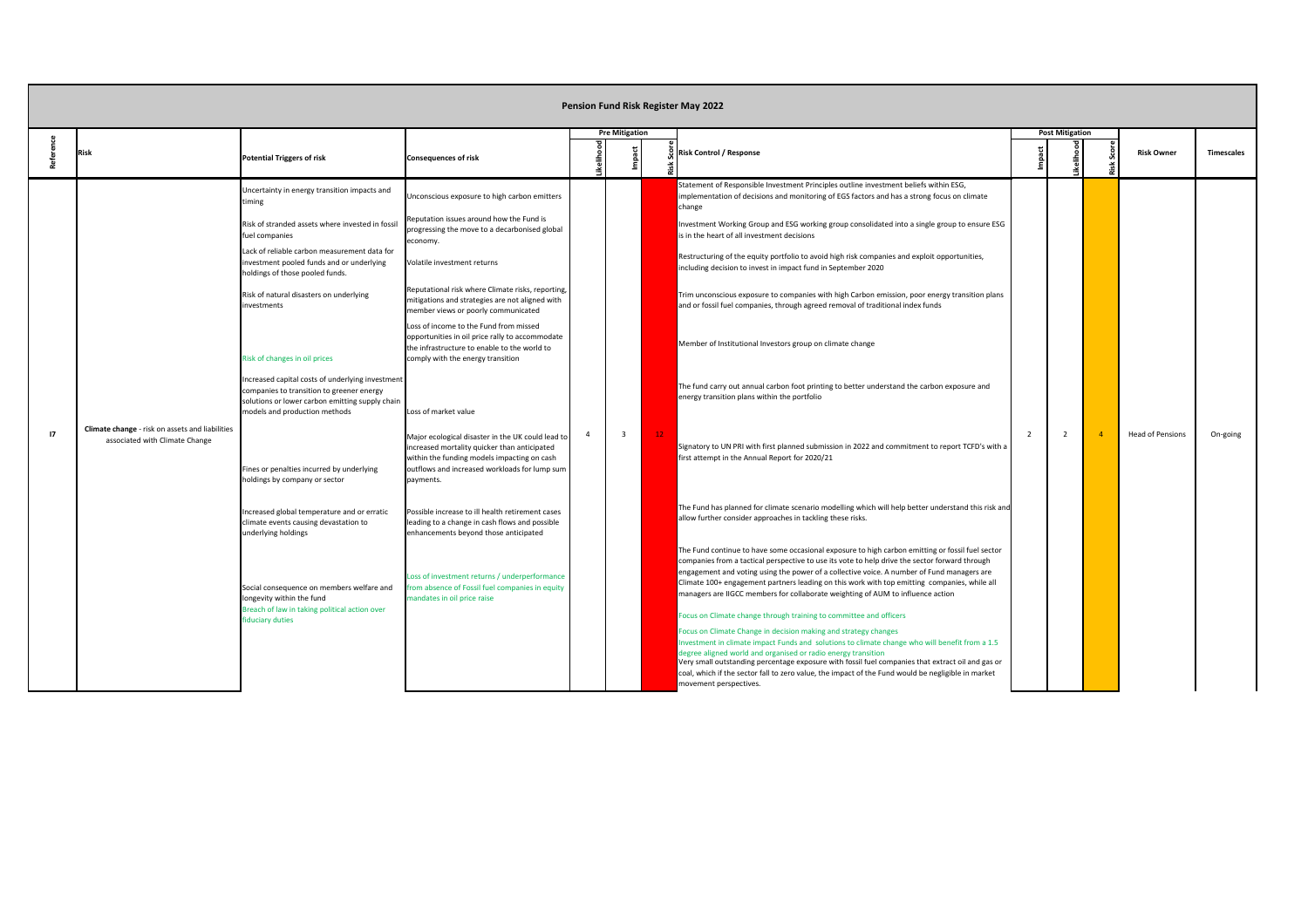|     | <b>Pension Fund Risk Register May 2022</b>            |                                                                                                                                                                                                                         |                                                                                                                                                 |  |                         |                 |                                                                                                                                                                                                                                                                                                                                                                                                                  |  |                        |                         |                         |                   |  |
|-----|-------------------------------------------------------|-------------------------------------------------------------------------------------------------------------------------------------------------------------------------------------------------------------------------|-------------------------------------------------------------------------------------------------------------------------------------------------|--|-------------------------|-----------------|------------------------------------------------------------------------------------------------------------------------------------------------------------------------------------------------------------------------------------------------------------------------------------------------------------------------------------------------------------------------------------------------------------------|--|------------------------|-------------------------|-------------------------|-------------------|--|
|     | <b>Risk</b>                                           | <b>Potential Triggers of risk</b>                                                                                                                                                                                       | <b>Consequences of risk</b>                                                                                                                     |  | <b>Pre Mitigation</b>   |                 | 8 Risk Control / Response                                                                                                                                                                                                                                                                                                                                                                                        |  | <b>Post Mitigation</b> |                         | <b>Risk Owner</b>       | <b>Timescales</b> |  |
| 18  | Insufficient cash to pay benefits as they fall<br>due | Too much investment in illiquid assets<br>Failure to track payments due<br>Large investment commitments not anticipated<br>and planned for<br>Contributions not collected when due                                      | Benefits not paid as they fall due<br>Beneficiary financial hardship<br>Forced sale of investments<br><b>Reputational risk</b>                  |  | $\overline{4}$          | 8 <sup>2</sup>  | Contributions monitored on monthly basis<br>monitoring of members close to retirement<br>Daily cash position monitored.<br>Distributing investments to ensure stream of income from investment activity<br>Income from investments is considered as a key risk in all investment strategy decisions and the<br>income profile managed<br>liaison between administration and investment team on cash requirements |  | $\overline{4}$         | $\overline{\mathbf{A}}$ | <b>Head of Pensions</b> | on-going          |  |
| 19  | <b>Internal fraud</b>                                 | Member of staff has multiple accounts and can<br>self authorise<br>Lack of internal controls and sign off procedures Reputational risk<br>Failure to monitor staff actions<br>Failure to monitor payments from the Fund | Loss of Fund assets<br>Loss of member confidence<br>Loss of Fund assets                                                                         |  | $\overline{3}$          |                 | Quarterly review of log in credentials<br>Senior officer's have sight of bank account<br>Senior officer's are signatories to bank account<br>Multiple sign off needed to make payment                                                                                                                                                                                                                            |  | $\overline{3}$         | $\mathbf{R}$            | <b>Head of Pensions</b> | On-going          |  |
| 110 | <b>External fraud</b>                                 | Failure to properly authenticate benefit claims<br>Failure to identify deceased members<br>No mortality tracing service contract in place<br>Inability to track members address                                         | <b>Reputational risk</b><br>Unable to issue ABS statements to postal<br>members<br>leading to recovery of payments<br>Loss of member confidence |  | $\overline{\mathbf{3}}$ | 12 <sup>7</sup> | Mortality checks, Tell us once and NFI data<br>Officers working with legal and procurement to liaise with preferred provider to resolve contract<br>talks. Risk of not signing contract is higher than signing with disputed terms so efforts being made<br>to arrange for contract to be signed<br>Alternative provider will be considered should contract not be signed                                        |  | $2^{\circ}$            | $-6$                    | <b>Head of Pensions</b> | On-going          |  |